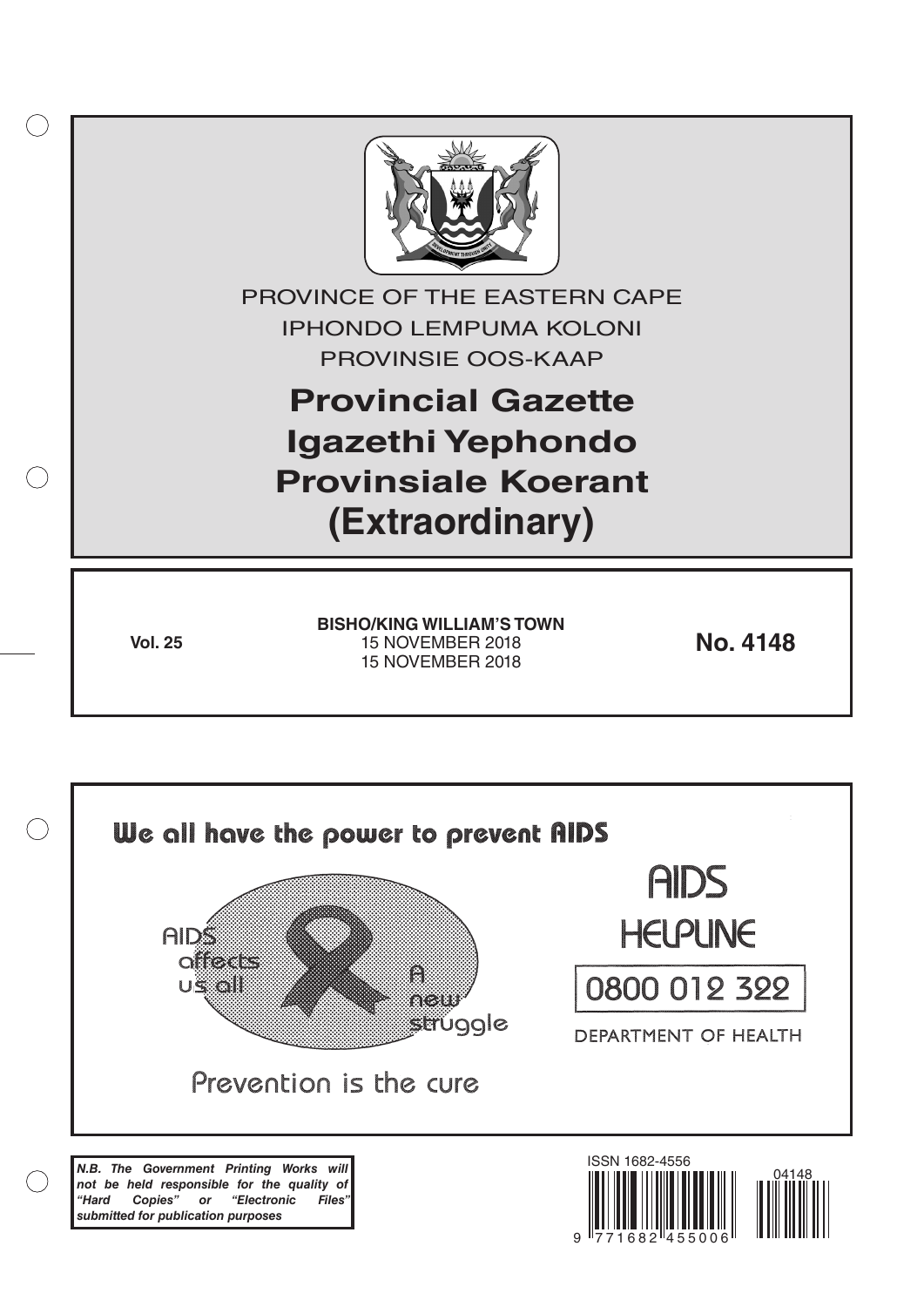## **IMPORTANT NOTICE:**

**The GovernmenT PrinTinG Works Will noT be held resPonsible for any errors ThaT miGhT occur due To The submission of incomPleTe / incorrecT / illeGible coPy.**

**no fuTure queries Will be handled in connecTion WiTh The above.**

#### **CONTENTS**

|     |                                                                                                                                                                                                           | Gazette<br>No. | Page<br>No. |
|-----|-----------------------------------------------------------------------------------------------------------------------------------------------------------------------------------------------------------|----------------|-------------|
|     | <b>PROVINCIAL NOTICES • PROVINSIALE KENNISGEWINGS</b>                                                                                                                                                     |                |             |
| 240 | Eastern Cape Parks and Tourism Agency Act (2/2010): Invitation for applications and Nomination of<br>Candidates for Consideration to Serve as Members of the Board for the Eastern Cape Parks and Tourism |                |             |
|     |                                                                                                                                                                                                           | 4148           |             |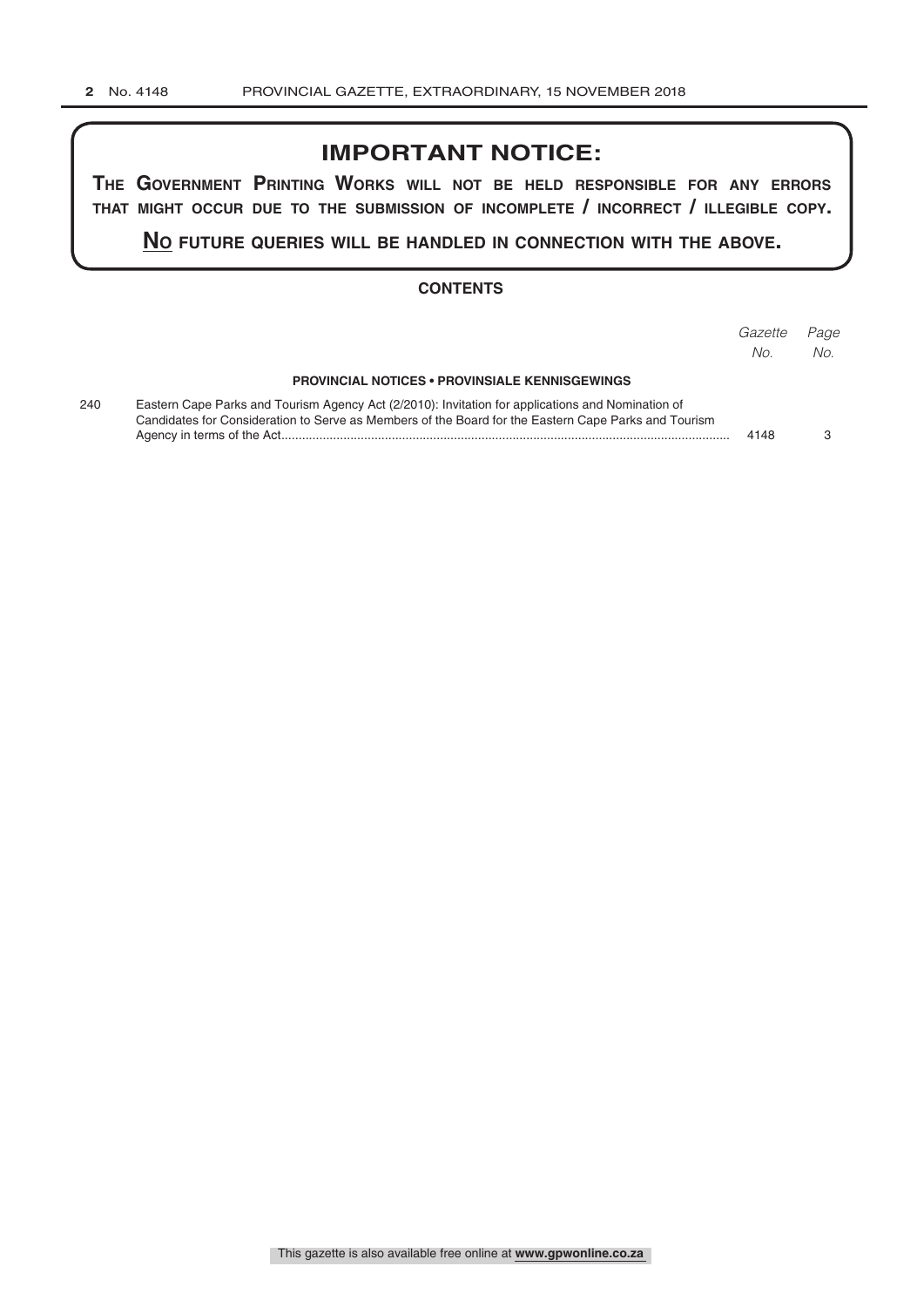# Provincial Notices • Provinsiale Kennisgewings

#### **PROVINCIAL NOTICE 240 OF 2018**



VELOPMENT,<br>IAL AFFAIRS AND TOURISM

#### PROVINCIAL NOTICE BY THE MEMBER OF THE EXECUTIVE COUNCIL FOR THE DEPARTMENT OF ECONOMIC DEVELOPMENT, ENVIRONMENTAL AFFAIRS AND TOURISM

INVITATION FOR APPLICATIONS AND NOMINATION OF CANDIDATES FOR CONSIDERATION TO SERVE AS MEMBERS OF THE BOARD FOR THE EASTERN CAPE PARKS AND TOURISM AGENCY IN TERMS OF THE EASTERN CAPE PARKS AND TOURISM AGENCY ACT, 2010 (ACT NO. 2 OF 2010)

I, Lubabalo Oscar Mabuyane, Member of the Executive Council responsible for Economic Development, Environmental Affairs and Tourism in the Province of the Eastern Cape, acting in terms of section 17 of the Eastern Cape Parks and Tourism Agency Act, 2010 (Act No. 2 of 2010) hereby invite interested persons to apply or nominate candidates for consideration to serve as members of the Board for the Eastern Cape Parks and Tourism Agency.

Such nominations or applications must be submitted within 30 days from the publication of this notice.

The conditions for appointment are as set out in the Schedule hereto.

HON. L.O. MABUYANE MEC FOR ECONOMIC DEVELOPMENT, ENVIRONMENTAL AFFAIRS AND TOURISM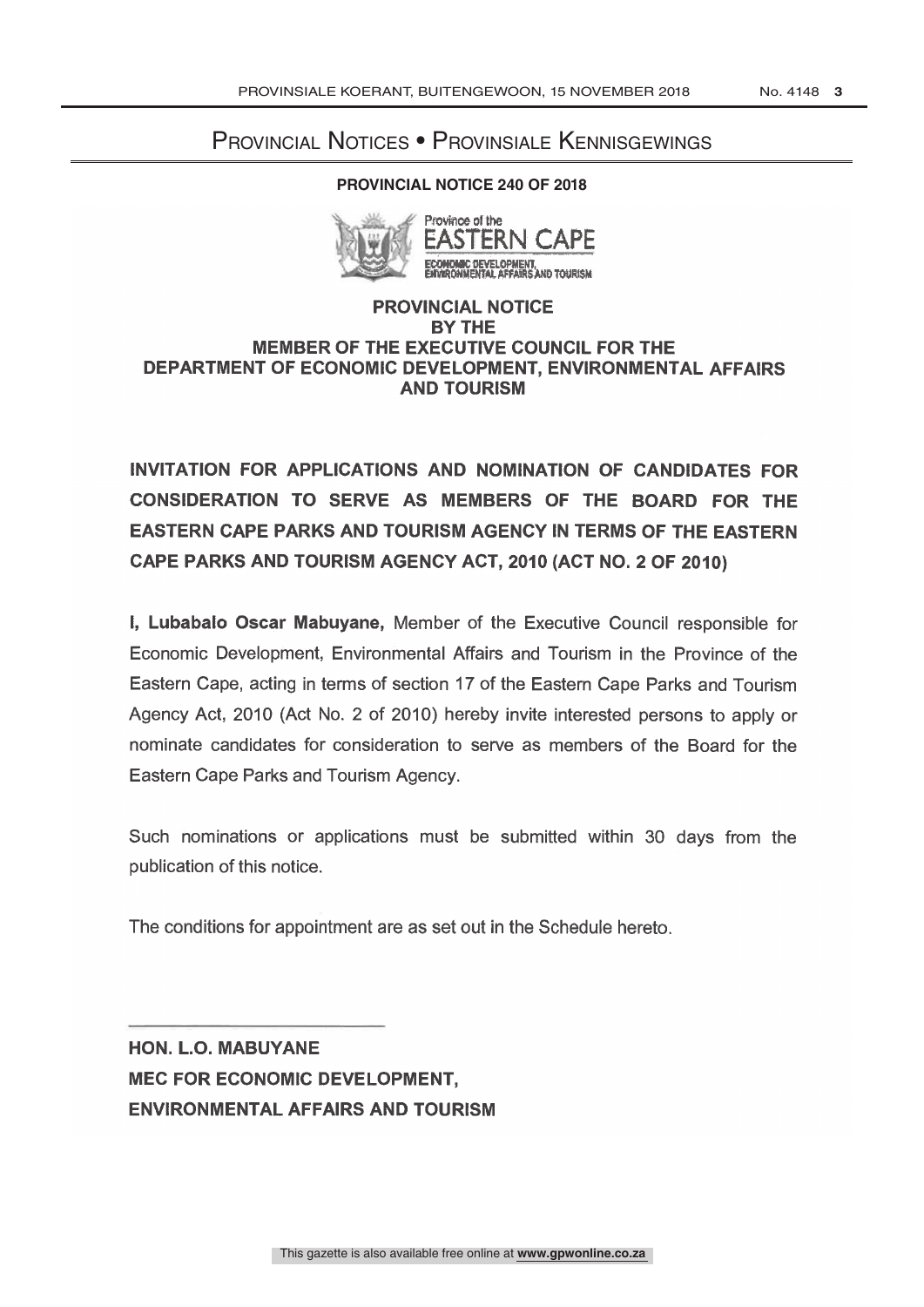### **Schedule**

- 1. The consideration and appointment of candidates is subject to the provisions of the Eastern Cape Parks and Tourism Agency Act, 2010 (Act No. 2 of 2010) (hereinafter referred to as "the Act ").
- 2. Section 16 of the Act provides that the Board consists of not less than seven and not more than nine members appointed by the Member of the Executive Council responsible for Economic Development, Environmental Affairs and Tourism from persons in the following categories:
	- (a) one must be an official employed by the Department to serve as an ex officio member;
	- (b) one must have skills and experience in tourism;
	- (c) one must have skills and experience in biodiversity conservation and management;
	- (d) one must have skills and experience in business management;
	- (e) one must have skills and experience in financial management;
	- (f) one must have skills and experience in tourism marketing and development; and
	- (g) one must represent the public.
- 3. The Board must be broadly representative of the population of the Province.
- 4. Section 18 of the Act provides that a person is disqualified from being appointed or remaining a member of the Board if that person-
	- (a) is or becomes a Member of the National Assembly or National Council of Provinces, any provincial legislature, municipality or is in the full-time employ of an organ of state with the exception of the representative of the Department contemplated in section 16(1);
	- (b) is not a South African citizen or a permanent resident who is ordinarily in the Republic;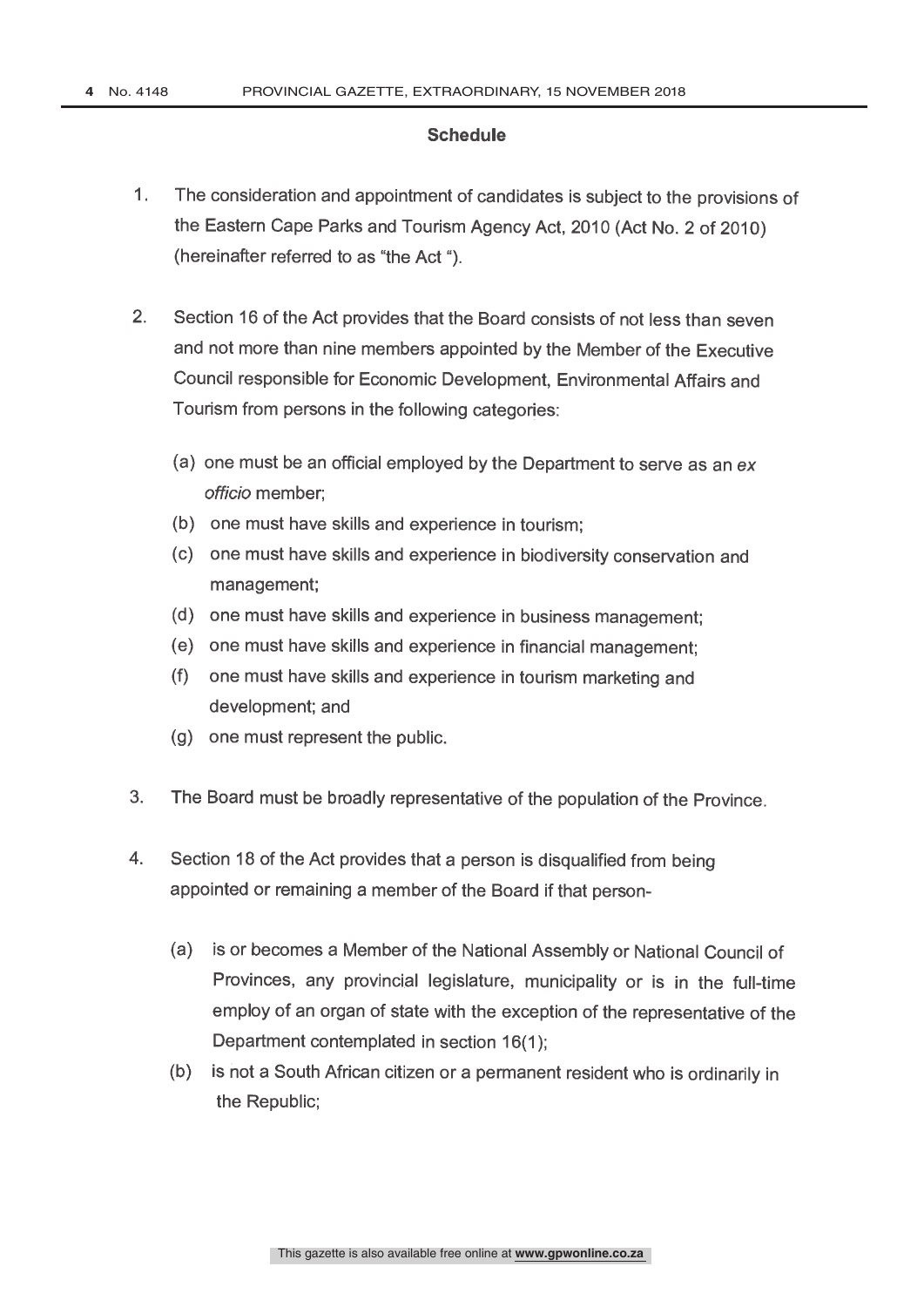- (b) is or becomes subject to a final order of court whereby his or her estate is
- (c) sequestrated under the Insolvency Act, 1936 (Act No.24 of 1936), or if his or her estate is sequestrated in terms of the laws of any other country or territory by a competent court or agency of such country or territory, or if he or she has assigned his or her estate for the benefit of his or her creditors;
- (d) is declared by the High Court to be of unsound mind or suffers a mental illness or has a severe or profound intellectual disability as contemplated in the Mental Health Care Act, 2002 (Act No. 17 of 2002);
- (d) has been convicted, whether in the Republic or elsewhere, of theft, fraud, forgery or using a forged document, perjury, or any offence involving dishonesty or of any offence in terms of the Prevention of Corruption Act, 1958 (Act No. 6 of 1958), the Corruption Act, 1992 (Act No. 94 of 1992), Part <sup>1</sup> to 4, or section 17, 20 or 21 (in so far as it relates to the aforementioned offences) of chapter 2 of the Prevention and Combating of Corrupt Activities Act, 2004, or the Companies Act, 1973 (Act No. 61 of 1973), or of contravening this Act, and sentenced to imprisonment irrespective of whether such imprisonment was wholly or partly suspended or not;
- (e) has been convicted of an offence, other than an offence contemplated in paragraph (e) and sentenced to imprisonment without the option of a fine for a period of not less than three months, irrespective of whether such imprisonment was wholly or partly suspended or not;
- (f) without authorization discloses or improperly acts on information gained as a result of his or her membership of the Board; or
- (h) fails to disclose an interest as contemplated in section 22(1) of the Act.
- 5. Applications must be in writing and must be supported by copies of typed Curriculum Vitae and certified copies of qualifications.
- 6. Nominations must be in writing, supported by personal details of the nominee, particulars of the nominee's qualifications or experience or any other relevant information, and accompanied by a letter of acceptance from the nominee or nominees as well as typed Curriculum Vitae and certified copies of qualifications.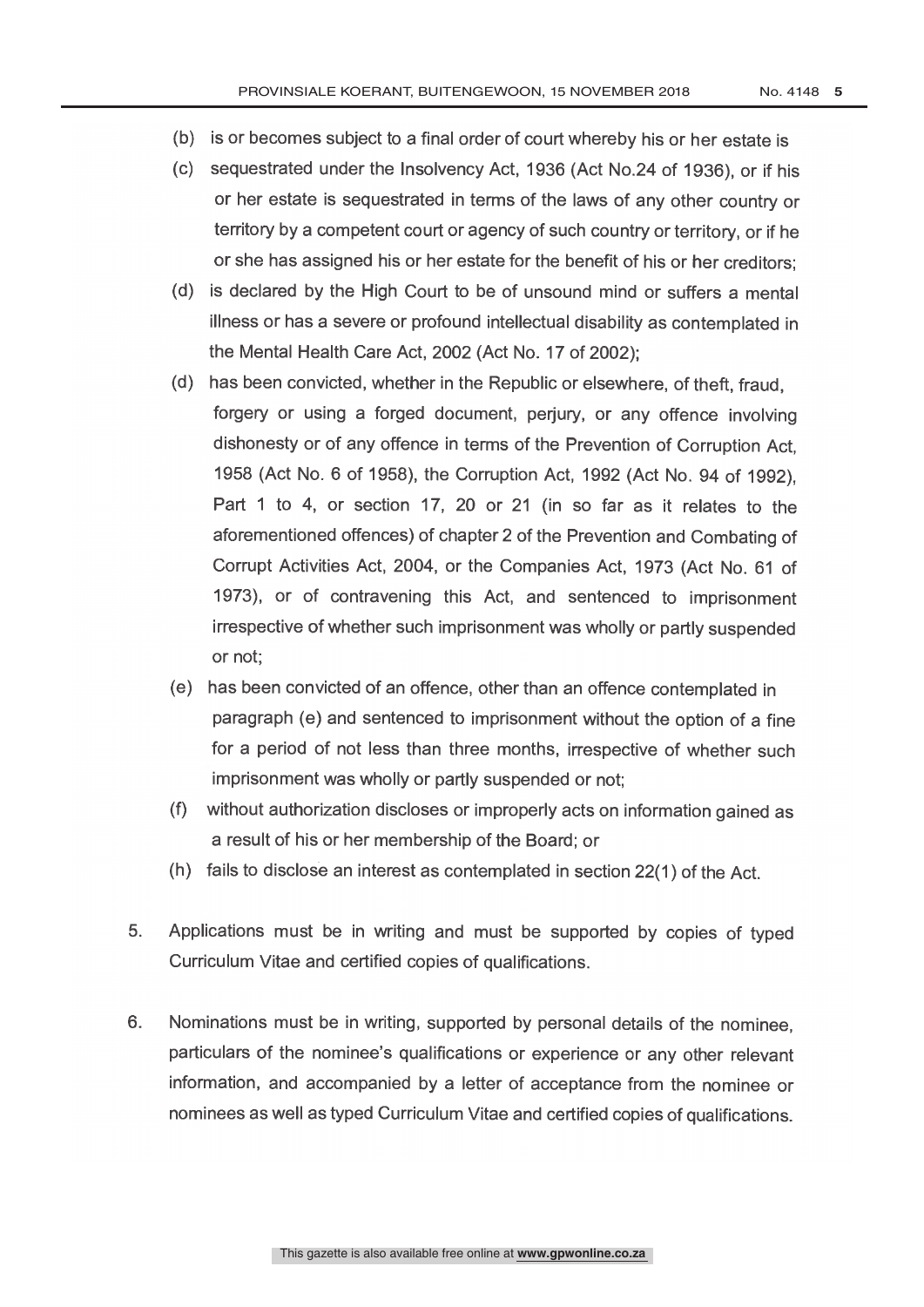Nominations and applications must be submitted within 30 calendar days from the date of publication of this notice.

#### Nominations / applications must be addressed to:

The Head of Department Department of Economic Development, Environmental Affairs and Tourism Private Bag x0054, Bhisho, 5605 Alternatively, hand delivered to the department at Beacon Hill, cnr of Hargreaves Avenue and Hockley Close, King Williams Town

Enquiries may be directed to Ms. Ronel de Bruin Tel: (043) 605-7050 // Cell: 060 564 5370 Ronel.debruin@dedea.gov.za